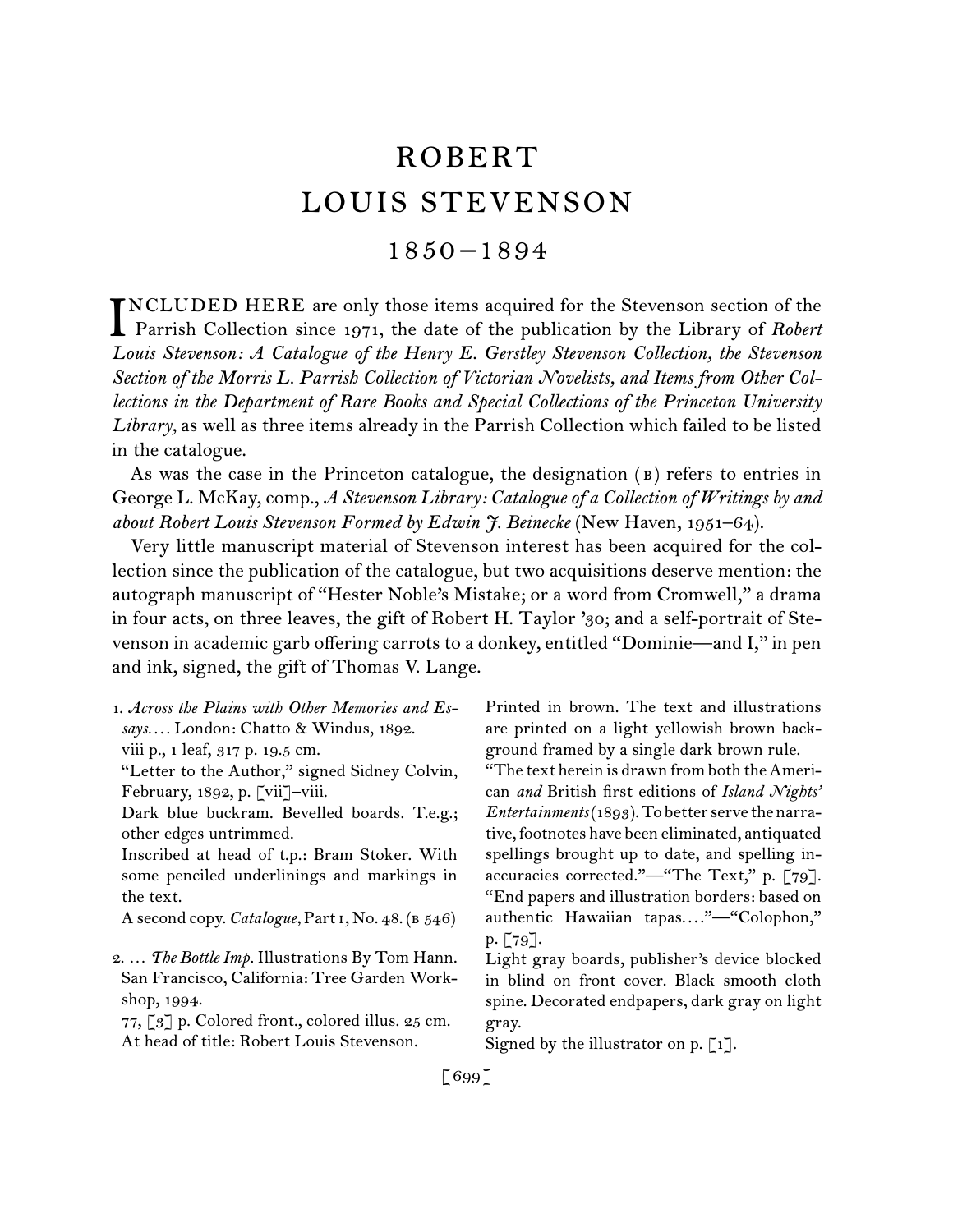3.  *The Cevennes Journal. Notes On A Journey Through The French Highlands. . . .* First Edition. Edited by Gordon Golding. Notes by Jacques Blondel, Gordon Golding, Jacques Poujol. Edinburgh: Mainstream Publishing; New York: Taplinger Publishing [1979]. 159 p. Plates. 22 cm. Brilliant yellowish green smooth cloth.

4.  *A Child's Garden of Verses. . . .* New York: Dodge Publishing Company [n.d.]. 1 prel. leaf, iii p., 1 leaf, 106 p. Front. 15 cm. T.p. printed in red and black. Frontispiece is a portrait of Stevenson. Black diagonal fine rib cloth, front cover with an elaborate art nouveau design blocked in gold and bluish green, spine blocked in gold.

5.  ———. . . . With nine poems not published in prior editions. Illustrations by Joyce Lancaster Wilson. Introduction by Janet Adam Smith. San Francisco: The Press in Tuscany Alley, 1978. 114 p., 1 blank leaf, 1 leaf. Colored front., colored illus. 25.5 cm.

T.p. printed in black and red. Headings, initial letters, and decorations printed in color.

"Introduction,"  $p. 11-14$ .

"Five hundred copies of this edition have been printed by Adrian Wilson at The Press in Tuscany Alley.... This is copy number  $\lceil$  in manuscript: $\lceil 43 \rceil$  printed: $\lceil 1 \rceil$  here signed by the illustrator [in manuscript:] Joyce Lancaster Wilson [printed:] and the printer [in manuscript: Adrian Wilson<sup>[.]"</sup>

Pale yellowish green decorated boards, front cover printed in darker yellowish green. Olive green smooth cloth spine. Pale yellowish green paper label on spine, printed in darker yellowish green. Fore edges untrimmed.

6.  … *Collected Poems.* Second Edition. Edited, with an Introduction and Notes, by Janet Adam Smith. London: Rupert Hart-Davis [c1971]. 572 p. Illus. 20.5 cm.

"Note to Second Edition," signed J. A. S. 1970, p. 54.

Brilliant blue linen-weave cloth, spine blocked in gold.

7.  … *Diogenes in London as Written by Robert Louis Stevenson and Printed for the First Time from the Original Manuscript by Edwin & Robert Grabhorn for John Howell.* San Francisco: 1920.

 $[4]$  blank leaves,  $[7]$  printed leaves,  $[3]$  blank leaves. 25.5 cm.

Text on t.p. in black within an architectural border in red. Headings printed in red.

"Introduction," signed Ernest Jerome Hopkins,  $\lceil 2 \rceil$  p. following t.p.

Printed on Japanese vellum.

"One hundred and fifty copies have been printed on hand-made paper and five on vellum by Edwin and Robert Grabhorn, April, 1920. Bound by Florence Grabhorn. This is copy No. [in manuscript:]  $3$ ."

Full deep reddish purple morocco. Multicolored marbled endpapers.

A fourth (variant) copy. *Catalogue,* Part i, No. 93. (b 712)

8.  *Dr. Jekyll and Mr. Hyde, and An Inland Voyage. . . .* Copyright Edition. Leipzig: Bernhard Tauchnitz, 1886.

287, [1] p. 15.5 cm.

On halftitle: Collection of British Authors. Tauchnitz Edition. Vol. 2387.

"Strange Case of Dr. Jekyll and Mr. Hyde," p. [5]–120; "An Inland Voyage," p. [121]–287.

Dark green and white combed marbled boards. Dark green leather spine and corners. Sprinkled edges.

Inscription on pastedown front endpaper dated April 1908.

9.  *Familiar Studies of Men and Books*. . . . Second Edition. London: Chatto and Windus, 1886. (b 114)

xxviii p., 1 leaf, 397 p., 1 leaf. 19.5 cm.

Dark blue buckram. Bevelled boards. T.e.g.; fore edges untrimmed. Title on spine: Men & Books.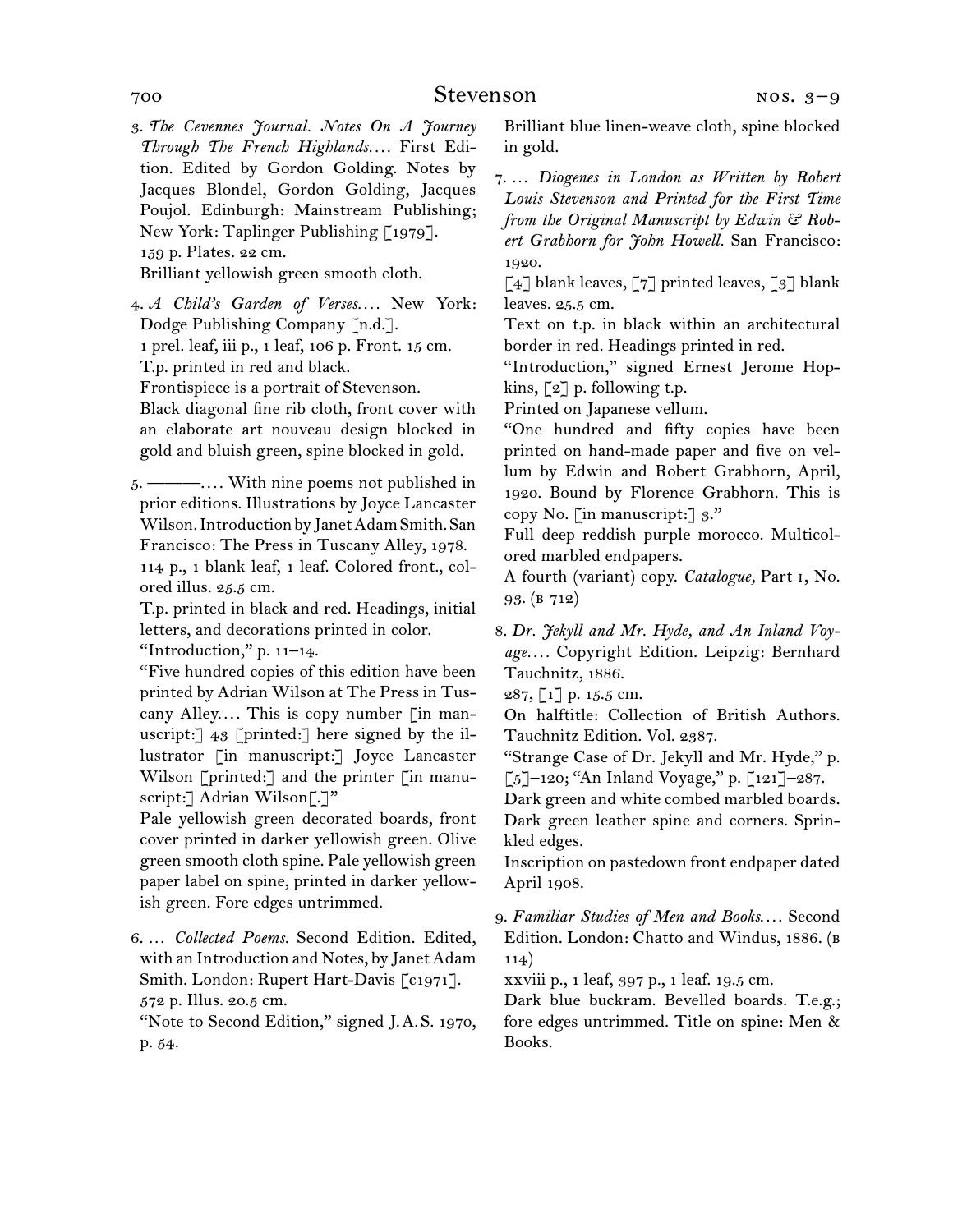10.  *Kidnapped, Being Memoirs of the Adventures of David Balfour in the Year 1751*. . . . Thirtieth Thousand. With 16 Illustrations by W. B. Hole, A.R.S.A. London, Paris & Melbourne: Cassell & Company, Limited, 1891.

vi p., 1 leaf, 311 p. Front. (colored folding map), plates. 18.5 cm.

Greenish blue smooth cloth, front cover blocked in dark red and gold, spine blocked in gold. Floral-patterned endpapers, light brown on white. "Uniform with this Work," dated 31– 11.91, printed on verso of free front endpaper. Adverts., verso of p. 311, and [8] p., dated 5 g.9.91, and [8] p., dated 5 b.9.91, at back.

11.  *The Letters of Robert Louis Stevenson.* Edited by Sidney Colvin. A New Edition Rearranged in Four Volumes with 150 New Letters.... London: Methuen & Co. Ltd. [1911].

4 vols. Fronts. 16.5 cm.

"This rearranged and enlarged Edition was first published in 1911."

Dark red flexible leather, front cover and spine blocked in gold. A.e.g.

12.  *The Letters of Robert Louis Stevenson* edited by Bradford A. Booth and Ernest Mehew.... New Haven and London: Yale University Press, 1994–95.

8 vols. Fronts., illus. 24 cm.

Deep yellowish green smooth cloth.

13.  *Lord Nelson and the Tar. A Poem and a Picture* by Robert Louis Stevenson. Introduction by James D. Hart. [St. Helena, California: The Silverado Museum, 1972.]

1 prel. leaf, [7] p., 1 leaf. Illus. 26 cm.

T.p. printed in black and reddish orange. Initial letter on p. [1] and vignette on colophon leaf printed in reddish orange.

"One of three hundred copies specially printed for The Silverado Museum by James E. Beard, St. Helena, California, September 1972[.]"

Light gray wrappers, printed in reddish orange.

14.  *Macaire. A Melodramatic Farce.* By Robert Louis Stevenson and William Ernest Henley. Chicago: Stone and Kimball, 1895. (B 341)  $[6]$ ,  $[43]$ –81 p.,  $[3]$  blank p. 20 cm.

T.p. repeated on first unnumbered page.

At head of p. [43]: Vol. III. The Chap-Book No. 2[.]

The 9 missing from pagination on p. 49. Unbound, as issued; stitched. American copyright edition. Book label of Templeton Crocker.

15.  *Napa Wine. . . .* With Notes and Introduction by Brian McGinty. San Francisco: Westwinds Books [c1974].

[5], 38 p., 1 leaf. Tinted front. 19.5 cm.

T.p. printed in brown and olive with an ornament in yellow. Section headings printed in yellow. The entire text printed in brown.

"950 copies printed at Cranium Press, San Francisco. Decorative papers by Brian Day." Light brown boards with a design of branches

and leaves in green and white. Very light brown buckram spine.

16.  … *An Old Song* and a previously unpublished short story *Edifying Letters of the Rutherford Family*. . . . Edited and with an Introduction by Roger G. Swearingen. Hamden, Connecticut: Archon Books; Paisley, Scotland: Wilfion Books, Publishers, 1982.

102 p. Illus. 22.5 cm.

At head of title: a newly discovered long story[.]

Moderate red smooth cloth.

17.  *Prayers Written at Vailima. . . .* With an Introduction by Mrs. Stevenson. Los Angeles: Dawson's Book Shop, 1973.

xxxviij,  $\lceil 2 \rceil$ , 61,  $\lceil 1 \rceil$  p.  $\lceil 1 \rceil$  illus. 6 cm.

T.p. printed in black and orange.

"A Note by Ellen Shaffer," p. vij–xviij. "Introduction," p. xxiij–xxxviij.

"500 copies printed by Saul & Lillian Marks at the Plantin Press, Los Angeles[.] Wood engraving by Mary Kuper[.]"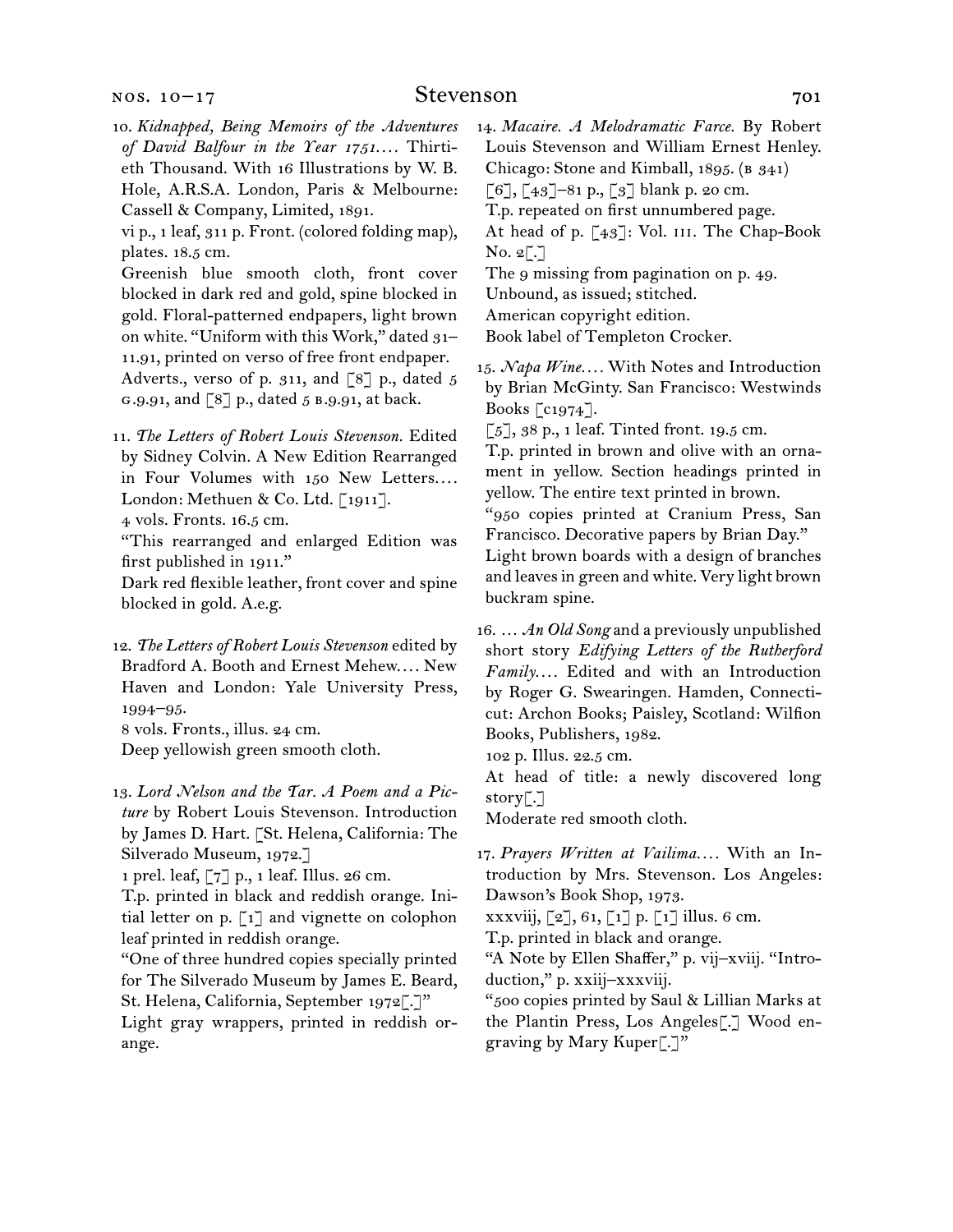Light reddish orange boards, front cover blocked in darker orange. Light gray spine, printed in orange. Light gray endpapers.

18.  *Providence & the Guitar*. . . . Prints by Nancy McCormick.

[Seal Harbor, Maine]: The Printing Office at High Loft  $\lceil 1985 \rceil$ .

 $\lceil 8 \rceil$ , 50,  $\lceil 1 \rceil$  p., 1 leaf. Colored illus. 25.5 cm.

Vignette on t.p. in color. Headlines printed in reddish brown.

"Printer's Note," signed August Heckscher, High Loft, Maine August 1985, [4] p. preceding p.  $\lceil 1 \rceil$ .

"Of this book, 125 copies were made at the Printing Office of August Heckscher at High Loft in the Summer of 1985. Of these, 100, signed by the artist and numbered, are for sale. Karen MacDonald, Printer. This is copy number: [in manuscript:] 65 Nancy McCormick". Light bluish gray smooth cloth. Darker bluish gray paper label, printed in gold, on front cover. Dark bluish gray endpapers. Binding by Gray Parrot.

19.  … *The Scottish Stories and Essays*. Edited by KennethGelder.[Edinburgh]:EdinburghUniversity Press [c1989].

[6], 311 p. 20 cm.

Includes the first publication in book form of "The Plague-Cellar," p. [16]–21, the autograph manuscript of which is in the Parrish Collection.

Brilliant red horizontal bead cloth. Greenish gray endpapers.

20.  *The Silverado Squatters. . . .* London: Chatto and Windus, 1883.

 $[7]$ , 254 p., 1 leaf. Front. 19.5 cm.

Signature P not printed. The word "His," p. 140, line 19, is present.

Grayish green smooth cloth, front cover blocked in brown and gold, back cover and spine blocked in brown. Dark brown endpapers."List of Books," Oct. 1883, 32 p. at back.

A sixth (variant) copy. *Catalogue,* Part i, No. 21.

21. ANOTHER COPY. Signature P not printed. Lacks the word "His,"

p. 140, line 19.

Yellowish green smooth cloth, blocked as above. The "The" and the publisher's imprint on the spine are in a different font. Endpapers as above.

"A List of Books," Nov. 1887, 32 p. at back.

Bookplate of Pickford Waller.

A seventh (variant) copy. *Catalogue*, Part i, No. 21.

22.  … ———. With an Introduction by Oscar Lewis. Ashland [Oregon]: Lewis Osborne, 1972.

3 prel. leaves, xiii,  $\lceil 1 \rceil$ ,  $7$ –115,  $\lceil 1 \rceil$  p. Tinted illus. 26 cm.

T.p. printed in olive and blue. The entire text is printed in olive.

"Introduction," p. iii–xiii.

"Designed and printed by Sherwood and Katharine Grover at their Grace Hoper Press at Aptos, California. Line etchings by Kay Atwood from drawings after photographs of local scenes in the 1880s."

"This edition waslimited to 500 copies of which this is number  $\lceil \text{in manuscript:} \rceil$  422 $\lceil \cdot \rceil$ "

Light bluish green boards, front cover printed in dark blue. Very pale brown linen spine.

23.  … ———. [St. Helena, California: Silverado Museum], [1973?].

7–115 p. Illus. 17.5 cm.

Cover title, printed in olive.

Imprint from label inside back wrapper.

The entire text printed in olive.

The cover title is a reprint of the first three lines of the t.p. of the Lewis Osborne edition, while the text pages are a reduced photographic reproduction of the pages in that edition. White wrappers.

24.  *Travels in Hawaii. . . .* Edited and with an Introduction by A. Grove Day. Honolulu: The University Press of Hawaii [c1973]. xlv, 205 p., 1 leaf. Plates, maps. 21.5 cm.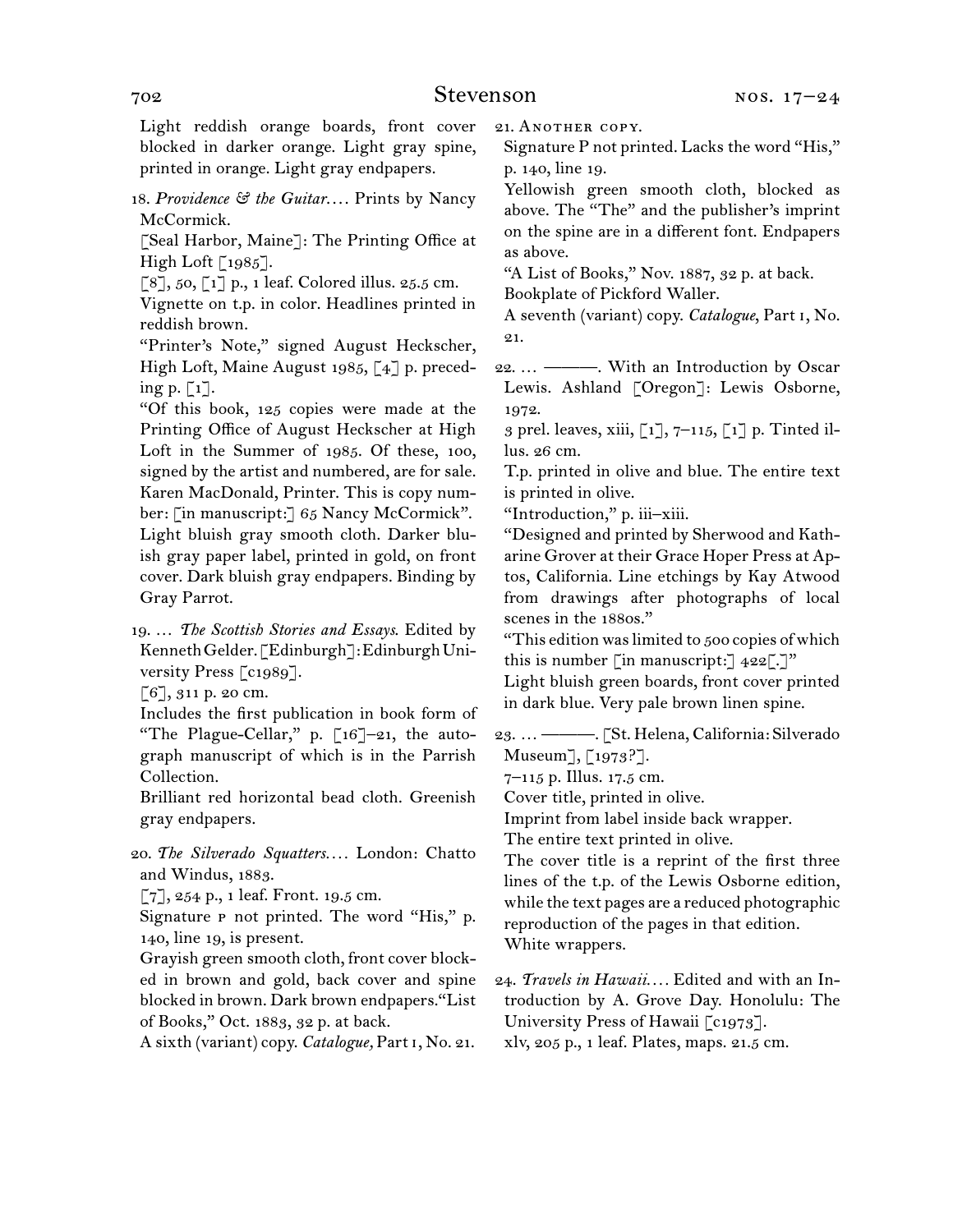#### nos. 24–30

### Stevenson 703

Illustrated t.p., printed in brown and red. The entire text is printed in brown.

Moderate brown bead-like cloth. Darker brown smooth cloth spine, blocked in gold. Map of Honolulu on endpapers, printed in brown and red.

25.  *Treasure Island. . . .* London, Paris & New York: Cassell & Company, Limited, 1883.

viii, 292 p. Front. (map, in 3 colors). 19.5 cm.

The pagination is correctly printed on p. 83, but the 7 in the pagination on p. 127 is bolder than the other figures.

Moderate reddish brown diagonal fine rib cloth, with leaf and floral designs on covers and spine, three rules at head of covers and spine, two rules below designs on covers and spine, and five rules at foot of covers and spine, all blocked in black. The author's name on spine is given as Louis Stevenson. Slightly bevelled boards. Black endpapers.

"Selections from Volumes Published by Cassell & Company, Limited," dated  $5R-1083$ , 8 p. at back.

A trial or possibly a presentation binding.

A tenth (variant) copy. *Catalogue,* Part i, No. 22.

26.  ———. . . .CopyrightEdition.Leipzig:Bernhard Tauchnitz, 1884.

286 p. 15.5 cm.

On halftitle: Collection of British Authors. Tauchnitz Edition. Vol. 2255.

Dark green and white combed marbled boards. Dark green leather spine and corners. Sprinkled edges.

Inscription on pastedown front endpaper dated April 1908.

#### *Treasure Island. German*

27.  *Die Schatzinsel.* Aus dem Englischen des Robert Louis Stevenson übersetzt von E. A. Witte. Mit 25 Illustrationen von A. Wald. Erstes bis fünftes Tausend. Freiburg i. Br.: Friedrich Ernst Fehlenfeld, 1897.

 $\lceil 4 \rceil$ , 401,  $\lceil 1 \rceil$  p. Front., illus. 18 cm.

On halftitle: Die Welt der Fahrten und Abenteuer. Band ii.

Moderate yellowish brown smooth cloth, front cover and spine blocked in aluminum and dark red, with a clipper ship in black on a gray background on front cover, back cover blocked in blind. Edges stained red. Leaf-patterned endpapers, light brown on white.

28.  *Vailima Letters.* Being Correspondence Addressed by Robert Louis Stevenson to Sidney Colvin. . . . Chicago: Stone & Kimball, 1895. 2 vols. Fronts. 20.5 cm.

T.p. printed in black and red.

"Editorial Note," signed S. C. August, 1895, Vol. i, p. [11]–25.

"The printing was done at the University Press at Cambridge for Stone and Kimball October, 1895."

"Of this edition on large paper, only one hundred copies have been printed for America. This is No. [in manuscript:] 28[.]"

Orange brown smooth cloth. Paper label, printed in black and red, on spine. T.e.g.; other edges untrimmed.

A second (variant) copy. *Catalogue,* Part i, No. 60a.

29.  *Virginibus Puerisque and Other Papers. . . .* Second Edition. London: Chatto and Windus, 1887. (b 74)

vi p., 1 leaf, 278 p., 1 leaf. 17.5 cm.

Reddish brown buckram. Bevelled boards. T.e.g.; fore edges untrimmed.

#### *The Wrecker. French*

30.  … *Le Naufrageur.* Roman Traduit de l'Anglais avec l'Autorisation de l'Auteur Par L.-M. Zeys. Paris: Librairie Hachette et Cie, 1906.

 $\lceil 3 \rceil$ , 304 p. 19 cm.

At head of title: R. Stevenson.

Brilliant orange decorated wrappers. On outside front wrapper: Bibliothèque des Meilleurs Romans Étrangers. Advert. on outside back wrapper.

Adverts.,  $8, [4]$  p. at back.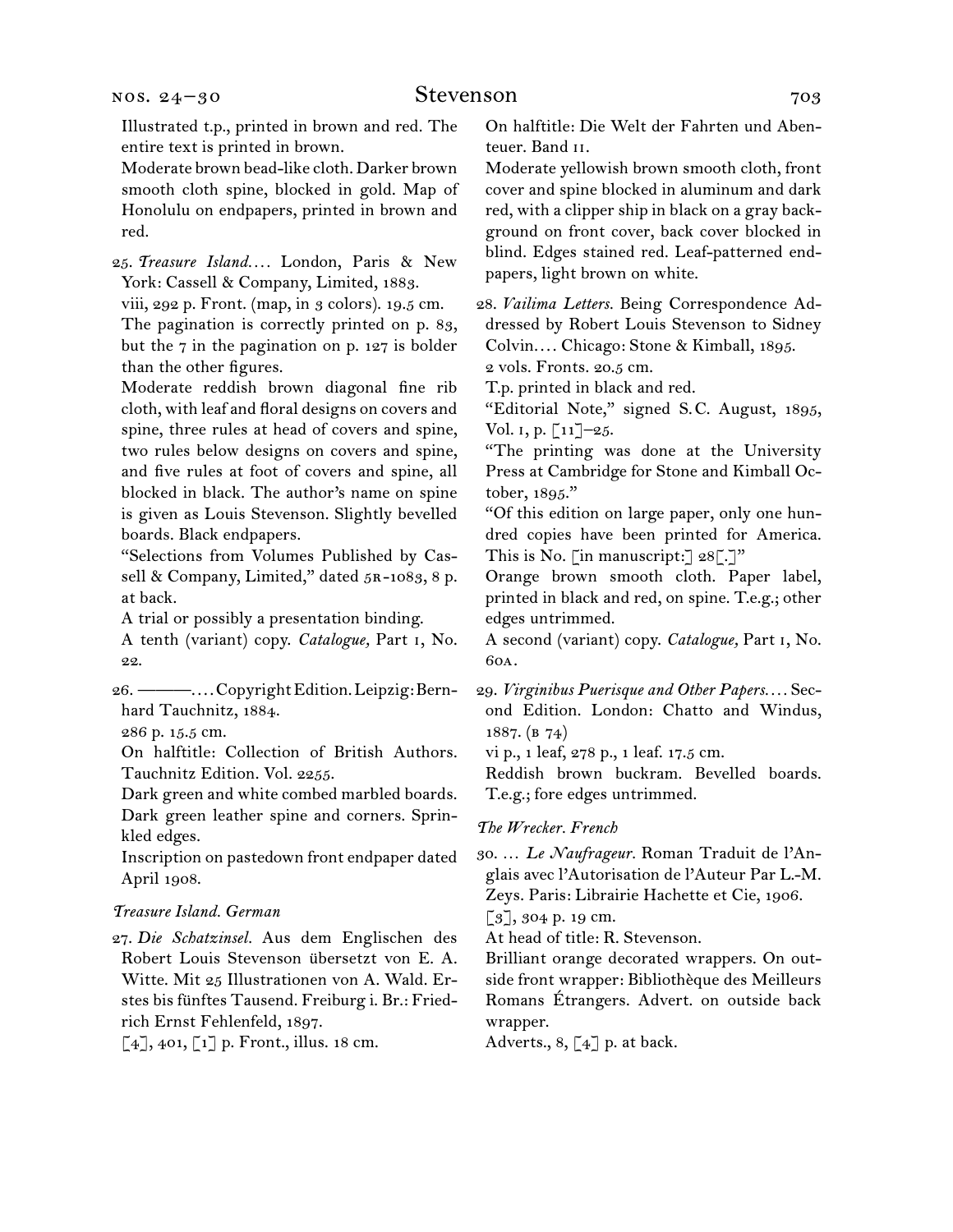#### 704 Stevenson

31.  … *The Wrong Box.* The Authentic Text Published from Stevenson's Manuscript and Corrected Proofs Edited and Introduced by Ernest Mehew. London: The Nonesuch Press  $[1989]$ .

xl, [1], 225, [1] p., [1] blank leaf, [2] p. Folding plate. 22 cm.

At head of title: Robert Louis Stevenson and Lloyd Osbourne.

"Of this new edition, 1850 copies have been printed. This copy is number [in manuscript:]  $889$ [.]"

Brilliant yellow smooth cloth, front cover blocked in gold.

#### contributions

32.  Birrell, Augustine.

*Frederick Locker-Lampson: A Character Sketch with a Small Selection from Letters Addressed to Him and Bibliographical Notes on a Few of the Books formerly in the Rowfant Library.* Composed and Edited by His Son-in-Law, The Right Hon. Augustine Birrell.... New York: Charles Scribner's Sons, 1920.

ix, 206 p., 1 leaf. Front., plates. 23 cm.

Letter, Robert Louis Stevenson to Locker, Feb. 5, 1887, p. 138–139.

Brownish gray boards. Light brown linen spine. Paper label on spine.

In ELIOT collection  $\lceil$  GE 148].

33.  *Book-Song: An Anthology of Poems of Books and Bookmen from Modern Authors.* Edited by Gleeson White.... London: Elliot Stock, 1893. xviii,  $185, 17$  p. 19 cm.

T.p. printed in black and red.

Page [ii]: The Book-Lover's Library. Edited by Henry B. Wheatley, F.S.A.

"The Land of Story-books" and "Picture Books in Winter," by Robert Louis Stevenson, p. 129–130.

Light grayish yellowish brown boards. Strong yellowish brown buckram spine. Bevelled boards. Deckle edges.

Bookplate of Hanson Hart Webster.

34.  Copy 2.

18 cm.

Moderate olive green smooth cloth, front cover blocked in gold. Bevelled boards. Untrimmed edges. Floral-patterned endpapers, olive on white.

Both copies in  $poosson$  collection [CLD 629– 630].

35.  Lovett, Richard.

*James Chalmers. His Autobiography and Letters*. . . . [London]: The Religious Tract Society, 1902. (b 1622)

 $511, 17$  p. Front., plates, maps. 22.5 cm.

Stevenson's relations with Chalmers, p. 350– 361, including the texts of three letters written by Stevenson to Chalmers, p. 354–359.

Dark green vertical rib cloth, spine blocked in gold. T.e.g.

36.  Menikoff, Barry.

… *Robert Louis Stevenson and 'The Beach of Falesá'. A Study in Victorian Publishing.* With the Original Text. Stanford, California: Stanford University Press, 1984.

viii p., 1 leaf, 199 p. Illus. 22 cm.

"The Beach of Falesá," p.  $\lceil 113 \rceil$ –186.

Dark yellowish green buckram, spine blocked in gold.

Inscribed on free front endpaper: To the staff of the Rare Book and Special Collections— Best Wishes—Barry Menikoff.

#### stevensoniana

37.  [Brown, Arthur Aladine.]

*A Friendship Robert Louis Stevenson Jules Simoneau.* [San Francisco: Printed for A. A. Brown

by Taylor, Nash & Taylor, 1911.]

1 prel. leaf, 8 p., 1 leaf. Illus. 23 cm.

Etched t.p. vignette.

T.p. printed in black and red. Initial letter on p. 1 printed in red.

One of an edition of four hundred copies.

Light grayish brown wrappers, printed in darker grayish brown.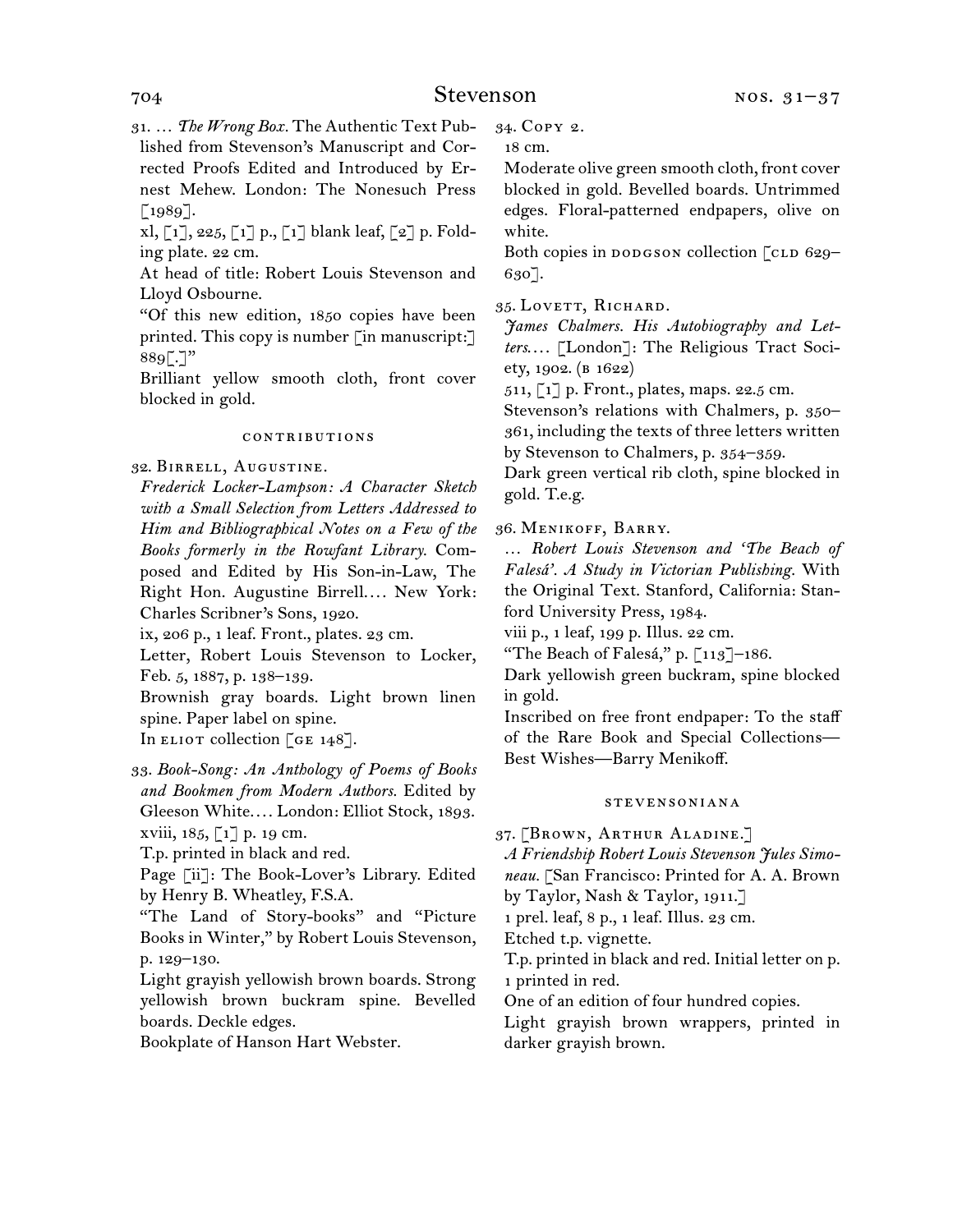nos. 38–44

### Stevenson 705

38.  Catton, Robert.

*A Little Bit of R.L.S. Written for the Scottish Thistle Club of Honolulu, and Read on the 28th June 1912*. . . . Edinburgh: Andrew Elliot, 1916.  $(B 1255)$ 

45 p. 19.5 cm.

Dark red buckram, front cover blocked in gold with a thistle in lower right corner.

Inscribed on free front endpaper: To Dr. F. L. Pleadwell from Robt. Catton. Honolulu, 3d Novr. 1926.

Bookplates of Frank Lester Pleadwell and Laura Mell Pleadwell.

39.  Copy 2.

19 cm.

Yellowish brown buckram, blocked as Copy 1 except that author's name appears in place of the thistle. T.e.g.

Inscribed on halftitle: For Mrs. Arthur Wittington with the Compiler's Compliments. Honolulu, May 31/21 [and, in a different hand:] To Dr. Frank Pleadwell from Antoinette Wittington Honolulu March. 1948—for his Stevenson collection.

Bookplate of Laura Mell Pleadwell.

40.  Cooper, Lettice.

*Robert Louis Stevenson*. . . . London: Home & Van Thal Ltd. [1949]. (B 1268)

110 p. 19 cm.

On halftitle: The English Novelists.

"First published 1947 Reprinted 1949."

Brilliant orange red buckram, front cover and spine blocked in gold.

41.  Heron, Flodden W.

*R\*L\*S*. . . . Compiled in the interest of Robert Louis Stevenson Memorial Park By Flodden W. Heron, San Francisco. [San Francisco, 1944.] (b 1320)

[4] p. 21.5 cm.

Page [1] printed in black, with, in the center, a portrait of "Stevenson at Silverado," signed F. H., printed in red.

Includes four "Tributes in Verse," by John S. McGroarty, William P. Trent, Malcolm Tweedie Macaulay, and Bruce Porter.

French fold. Unbound, as issued.

Inscribed at foot of p. [4]: With Greetings— Flodden W. Heron.

42.  Herries, James William.

*I Came, I Saw*. . . . Edinburgh, London: Oliver and Boyd, 1937.

306, [1] p. Front., plates. 22.5 cm.

"Comme le fit R. L. Stevenson," p. 247–261;

"R. L. Stevenson and Psychic Research," p. 283–288.

Yellowish green buckram.

43.  McGaw, Martha Mary, Sister.

*Stevenson in Hawaii*. . . . Honolulu: University of Hawaii Press, 1950. (b 1349)

xviii, 182 p. Front., illus. 23.5 cm.

"Cum permissu superiorum."

"First Printing, November, 1950: 2,000 Copies."

Light brown linen, with a bust of Stevenson blocked in reddish purple on front cover. Reddish purple endpapers.

Inscribed on halftitle: For my friends, Doctor and Mrs. Pleadwell, with deep gratitude and a prayerful aloha. God love you! Gratefully in Christ, Sister Martha Mary, C.S.J. Nov. 13, 1950.

44.  Neill, Roger.

*Robert Louis Stevenson and Count Nerli in Samoa. The Story of a Portrait*. . . . [Banbury, Oxon]: Red Lion Press Oxfordshire [1997].

 $\lceil 5 \rceil$ , vi, 75 p. Front., illus. 18 cm.

"Published in support of the Robert Louis Stevenson Museum/Preservation Foundation, Vailima, Western Samoa."

"First published 1997 in an edition of 900 copies.<sup>"</sup>

On Nerli's pastel portrait of RLS in the Parrish Collection (*Catalogue,* Part xvi, No. 3, Fig. 1), p. 46–49.